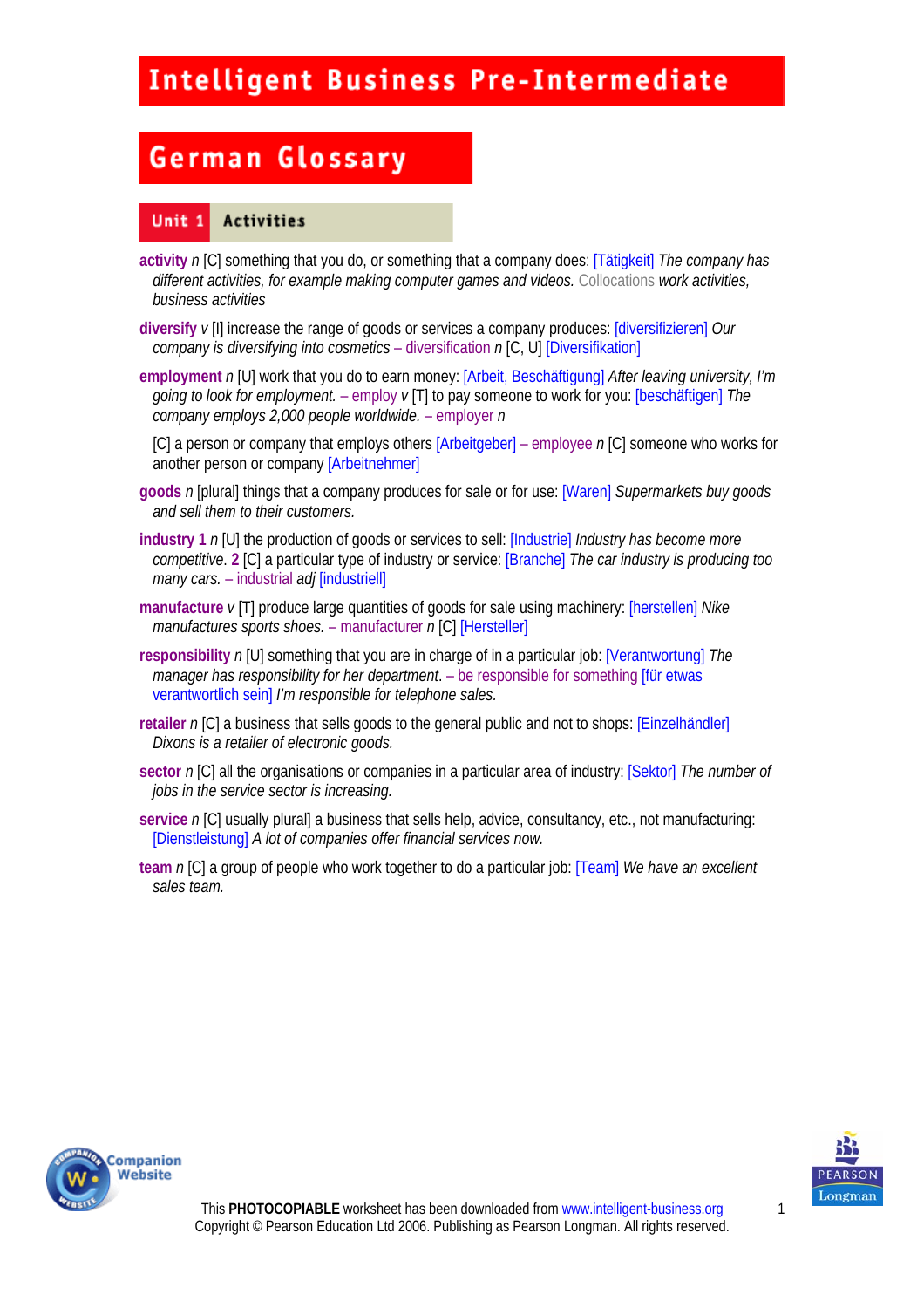#### Unit<sub>2</sub> Data

**browse** *v* [T] look for information on the internet: [browsen] *About five hundred people browse our company website each day.* Collocation *browsing habits* 

- **data** *n* [U, plural] information or facts about a particular subject that someone has collected: [Daten] *We don't have a lot of data on customers' buying habits.*
- **database** *n* [C] an organised collection of information that is stored on a computer: [Datenbank] *We are currently updating our customer files on the database.*
- **file** *n* [C] a collection of information stored under a particular name on a computer, or in a box or paper cover: [Datei] *Please check that the customer files are up-to-date.* – file *v* [T] [ablegen] – filing [Ablage-] *adj* Collocations *computer files, filing system*
- **information technology** abbreviation IT *n* [U] the study or use of electronic processes for storing information and making it available [Informationstechnologie]
- **record** *n* [C] a piece of information that is written down or stored on computer so that it can be looked at in the future: [Aufzeichnung] *The sales team keeps a record of all customer enquiries.*
- **research** n [C] serious study to find out new things about a subject: [Forschung] *Before we develop any new products, we need to do more research.* Collocations *conduct research, market research* – research *v* [T] [forschen] – researcher *n* [C] [Forscher]
- **security** *n* [U] feeling safe and free from worry about what might happen: [Sicherheit] *Cameras in the streets help to increase security.* – secure *adj* [sicher] Collocations *security cameras, security staff, security systems*
- **store 1** *v* [T] to keep things in a special place until you need them: [aufbewahren] *You could store the paper in the photocopier room.* **2** *v* [T] to keep information on a computer or disk: [speichern] *We store all our customers' addresses on the sales database.*
- **website** *n* [C] a program on a computer that is connected to the internet, showing information about a particular organisation, company or subject: [Website] *You can find details of all our products on the company website.*



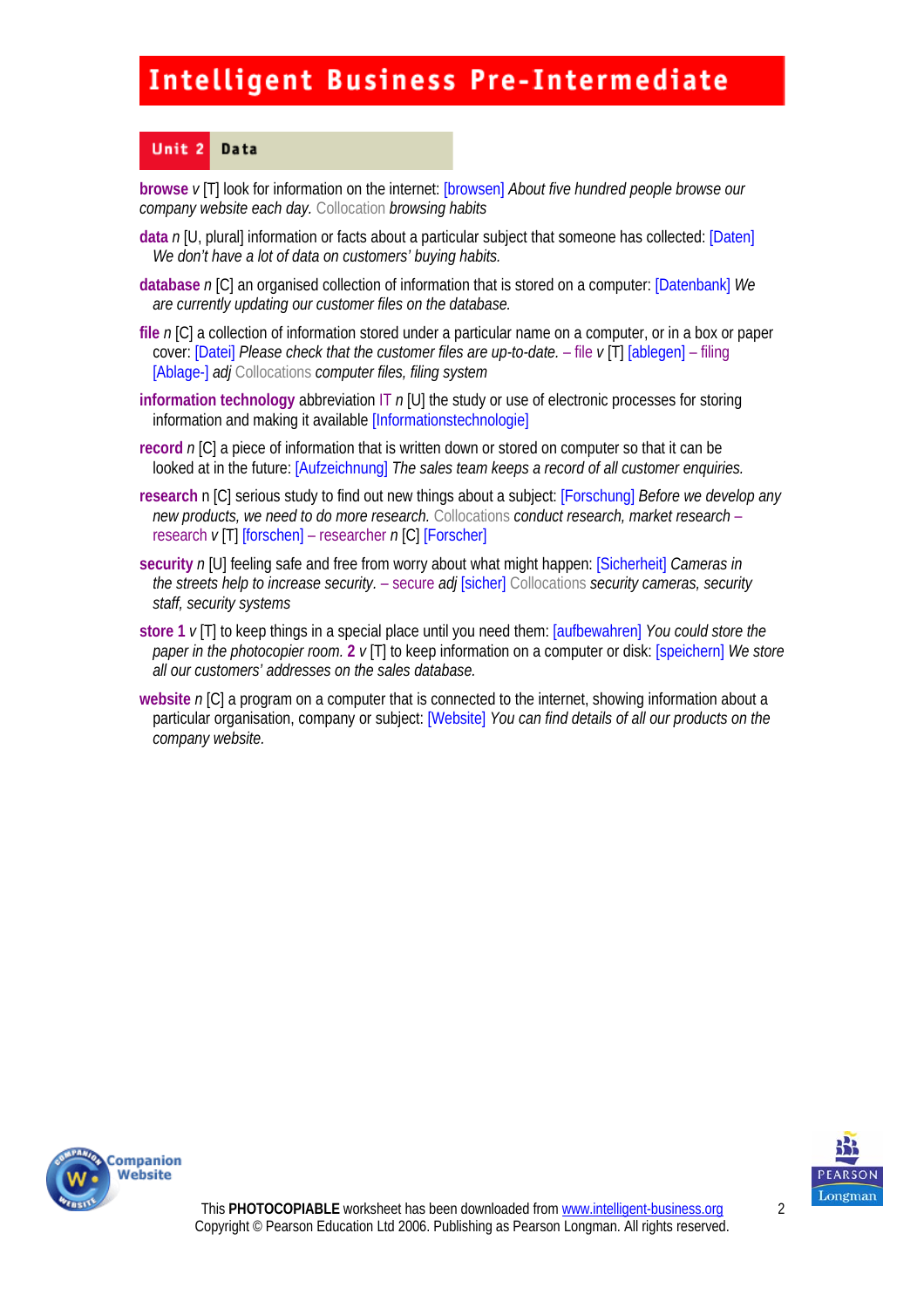#### Unit 3 Etiquette

- **contact** *n* [C] a person you know who may be able to help or advise you because of the work they do: [Kontakt] *He has a lot of contacts in the film industry.*
- **etiquette** *n* [U] the formal rules for polite behaviour in a group of people: [Etikette] *When you do business in a new country, it is important to be familiar with the etiquette.*
- **hierarchy** *n* [C] a structure in which the staff are organised in levels and people at one level have authority over those below them: [Hierarchie] *The company president is at the top of the organisational hierarchy.* – hierarchical *adj* [hierarchisch]
- **organisation** *n* [C] a company, business, group, etc. that has been formed for a particular purpose: [Organisation] *ANSI is an organisation in the US that fixes rules on the design of products.* – organisational *adj* [organisatorisch, Organisations-] – organise *v* [T] [organisieren]
- **punctual** *adj* arriving at exactly the time that has been arranged: [pünktlich] *She's always very punctual for appointments.* – punctuality *n* [U] [Pünktlichkeit]
- **relationship** *n* [C] the way in which people or groups work together: [Beziehung] *We have a good relationship with our partners in the US.* Collocations *build a relationship, business relationship, develop a relationship, personal relationship, working relationship*
- **rule** *n* [C] an official instruction that says how you should do things or what is allowed: [Regel] *The phone companies are working under new rules now.*
- **status** *n* [U] social or professional position in relation to other people: [Status] *Lawyers have high status in our society.* Collocations *high status, low status*
- **subordinate** *n* [C] someone who has a lower position than someone else in an organisation: [Untergebener] *I am responsible for six subordinates.*
- **working environment** *n* [C] the general conditions in a workplace, including physical conditions (heat, light, noise, etc.) and relationships between people: [Arbeitsumgebung, Betriebsklima] *We have a very good working environment in our office.*



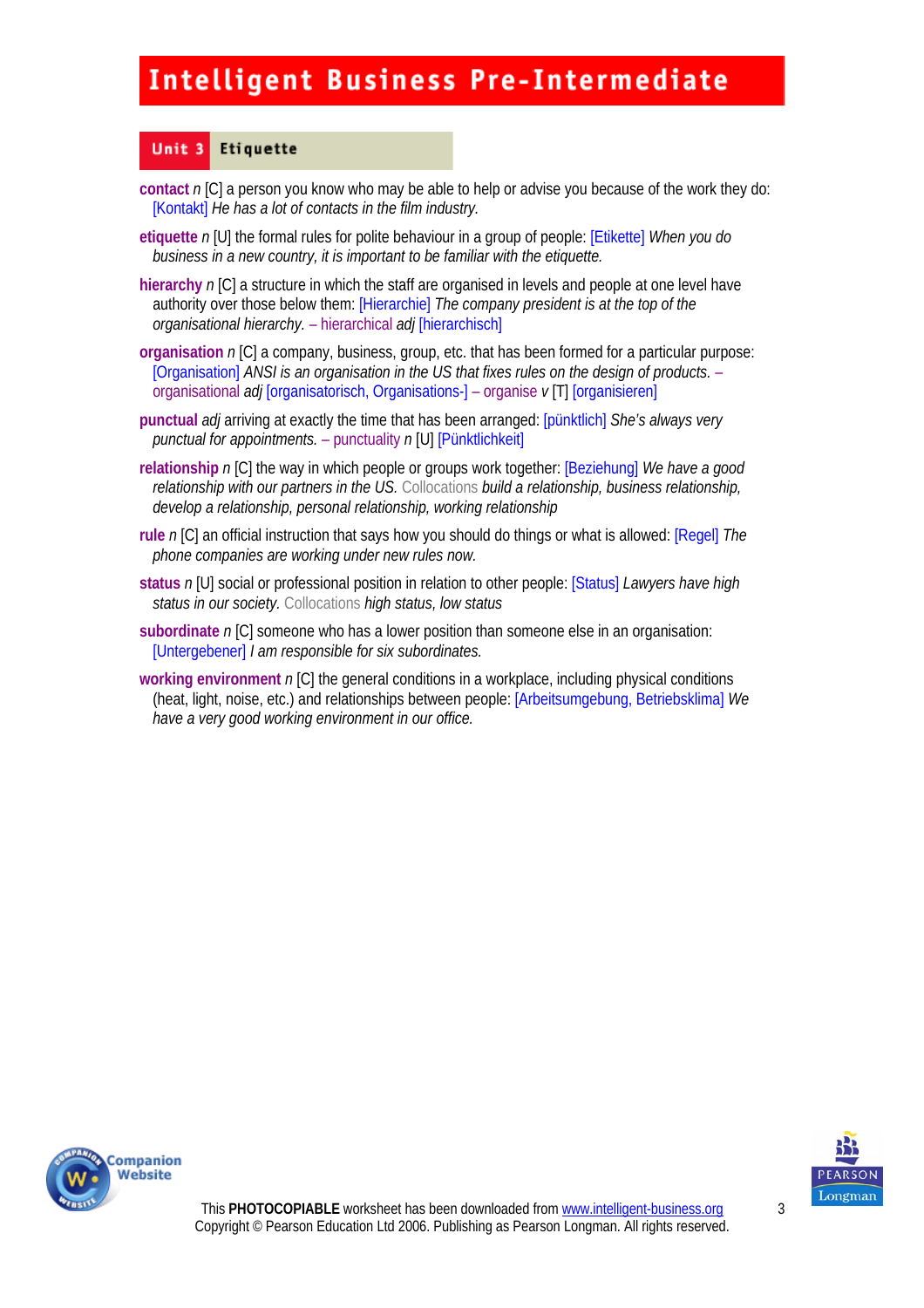#### Unit 4 Image

**advertising** *n* [U] telling people publicly about a product or service in order to persuade them to buy it: [Werbung] *The cost of TV advertising is very high*. Collocation *advertising campaign* – advertise *v*  [Werbung machen]

[T] advertisement *n* [C] abbreviation advert, ad a piece of film, a picture or writing used in advertising: [Werbung, Anzeige, Inserat] *I saw the advertisement in the newspaper yesterday.* 

- **brand** *n* [C] a name that a company gives to a product so that people can recognise it easily: [Marke] *We built the Veuve Cliquot brand slowly over seven years.* Collocations *brand name, brand image*  – branding *n* [U] [Branding]
- **image** *n* [C] the general opinion that most people have of a person, organisation or product: [Image] *Good advertising helps to promote a company's image.*
- **logo** *n* [C] a design or way of writing the name that a company or organisation uses as an official sign on its products and advertising: [Logo] *Nike uses a tick as its logo.*
- **loss leader** *n* [C] a product that is sold at a loss to encourage people to buy other more profitable products: [Lockware] *Supermarkets sometimes sell bread as a loss leader to bring customers into the store.*
- **luxury** *n* [C] something that is expensive and not really necessary, but pleasing and enjoyable: [Luxus-] *The store sells luxury goods such as perfume.*
- **promote**  $\nu$  [T] to try hard to improve sales of a product by advertising it, reducing its price, etc.: [bewerben] *They are promoting her new film heavily.* – promotion n [C] a special activity intended to sell a product or service [Werbeaktion]
- **publicity** *n* [U] the attention that a person or company gets from newspapers, television, etc.: [Publicity] *The show received good publicity in the media.*
- **target market** *n* [C] a group of people that a product is aimed at; advertising of the product is designed to make the product appeal to this group: [Zielmarkt] *You can't sell a product if you don't know the target market.*
- **value** *n* [C, U] the amount of money something is worth [Wert] value for money of good quality, considering the price: [preiswert] *These jeans are good value for money at only \$15.*



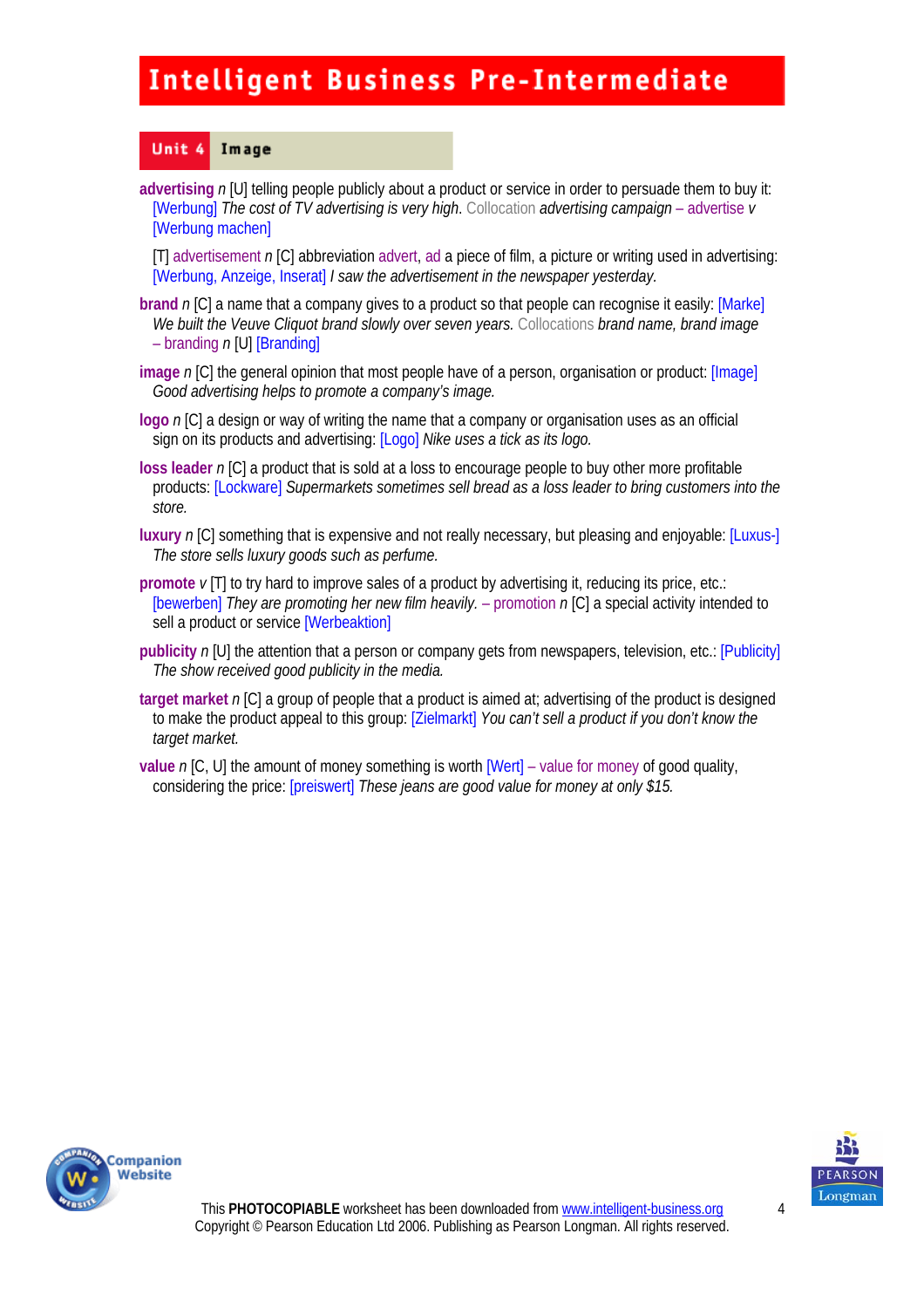#### Unit 5 **Success**

- **bankrupt** *adj* not having enough money to pay your debts and so not allowed to continue any business activities: [bankrott] *A lot of people will lose their jobs if the company goes bankrupt.*
- **business plan** *n* [C] a document produced by a new company giving details of expected sales and costs, how the company can be financed and why it can expect to make money: [Geschäftsplan] *The bank needs to see a business plan before it will provide money for the start-up.*
- **company** *n* [C] an organisation that makes or sells goods or services in order to make money: [Unternehmen] *He works for a software company.*
- **competition** *n* [U] a situation in which businesses are trying to be more successful than others by selling more goods and services and making more profit: [Konkurrenz] *There is strong competition between the two companies.* – compete  $v[1]$  [konkurrieren] – competitor  $n[C]$  [Konkurrent] – competitive *adj* [konkurrenzbetont, wettbewerbsfähig, Wettbewerbs-]
- **demand** *n* [U] the total amount of a type of goods or services that people or companies want to buy: [Nachfrage] *There was strong demand for jeans last month.*
- **distribution** *n* [U] the activities of making goods available to customers after they have been produced, for example, moving, storing and selling goods: [Vertrieb] *The company plans to use computers to improve distribution.*
- **entrepreneur** *n* [C] someone who starts a company, arranges business deals and takes risks in order to make a profit: [Unternehmer] *She's a successful entrepreneur who has started several profitable companies.*
- **finance** *n* [U] money provided or lent (for example by a bank) for investment in a business: [Finanzierung] *We need finance to start manufacturing our new product.* – finance *v* [T] [finanzieren] Collocations *get finance, provide finance, raise finance*
- **loss** *n* [U] when a business spends more money than it receives, or loses money on a particular deal or problem: [Verlust] *We had a loss of \$20 million last year.* Collocations *make a loss, suffer a loss*

– lose *v* [T] [verlieren]

- **market share** *n* [C, U] the percentage of sales that a company or product has in a market: [Marktanteil] *The company hopes to increase its market share by 5 per cent next year.*
- **profit** *n* [C, U] money that you make from selling something or doing business in a particular period, after taking away costs: [Profit] *Coca-Cola reported strong profits last year.* Collocations *make a profit, earn a profit*
- **start-up** *n* [C] a new company that has started to do business recently: [junges Unternehmen, Geschäftsneugründung] *This bank specialises in providing finance for start-ups.*



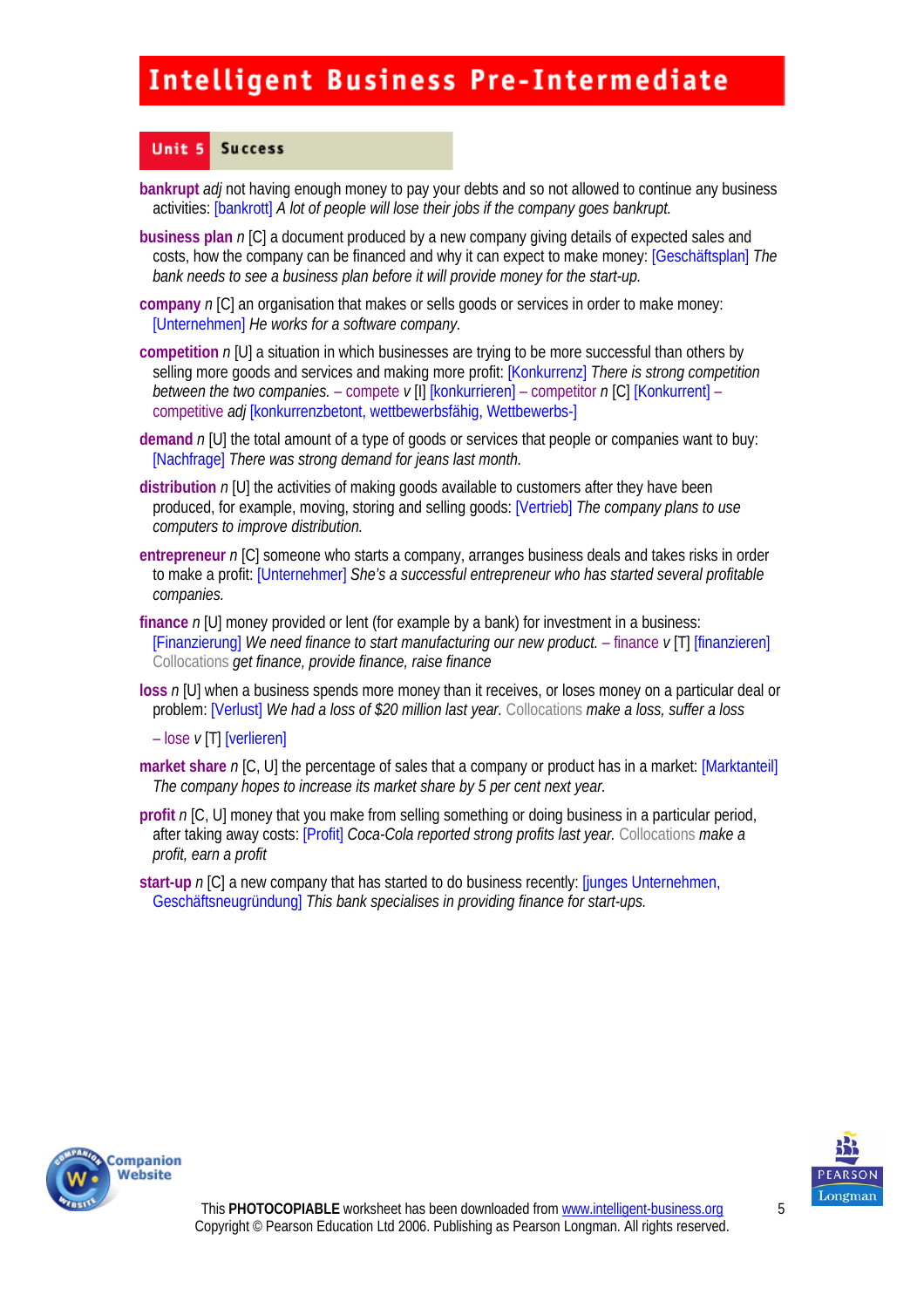#### Unit 6 **Future**

- **budget** *n* [C] a detailed plan prepared by an organisation of how much money it will receive, how much it intends to spend and how it will spend the money: [Budget] *The department has a budget of \$4 million to spend on research.* Collocation *a tight budget* – budget  $\nu$  [I, T] [budgetieren]
- **capital** *n* [singular, U] money used to start a business: [Kapital] *You'll need more capital if you want the business to succeed.*
- **funding** *n* [U] money which organisations, for example banks, lend to people and businesses for specific projects: [Finanzierung] [+ for] [für] *Jane Hunter got funding for her business from venture capitalists.* Collocations *get funding, provide funding, raise funding*
- **funds** *n* [plural] money that a person or organisation has available for a particular purpose: [Finanzmittel] *Peter Jones is an entrepreneur with funds to invest in new business ideas.*
- **investment** *n* [C] money that people or organisations put into a business in the hope of making a profit: [Investition] [+ in] [in] *Several rich people have made large investments in the space project.*  Collocation *make an investment* – investor *n* [C] [Investor]
	- $-$  invest  $\nu$  [I, T] [investieren]  $[+$  in]  $\overline{[in]}$
- **joint venture** *n* [C] a business activity in which two or more companies have invested together: [Jointventure] *Ford and VW agreed a joint venture to build the Galaxy and Sharon models.*
- **launch** *v* [T] to make a new product available for sale for the first time: [einführen] *The company will launch a new model next month.*
- **payback period**  $n$  [C] the period of time needed to get back the cost of an investment: [Amortisationszeitraum] *The payback period for space projects is very long.*
- **potential** *n* [U] the possibility of future success of a product or venture: [Potenzial] *No one wanted to invest in the project because they didn't think it had much potential.*
- **return on investment** abbreviation ROI *n* [singular, U] the amount of profit on an investment in relation to the amount of money invested: [Kapitalrendite] *The project is risky and there may not be a good return on investment.*
- **technology** *n* [U] knowledge dealing with scientific or industrial methods and the use of these methods in industry: [Technologie] *New technology gives us the possibility to explore space.* – technologies [plural] different types of technology: [Technologien] *The company is making use of different technologies to develop the new machine.*
- **venture** *n* [C] a new business activity or project that involves taking risks: [Risikoprojekt] *The company is starting on a new venture to build small private aircraft.*
- **venture capitalist** *n* [C] someone who invests money in new businesses: [Risikokapitalgeber] *Venture capitalists invested over \$300 million in computer-related start-ups last year.*



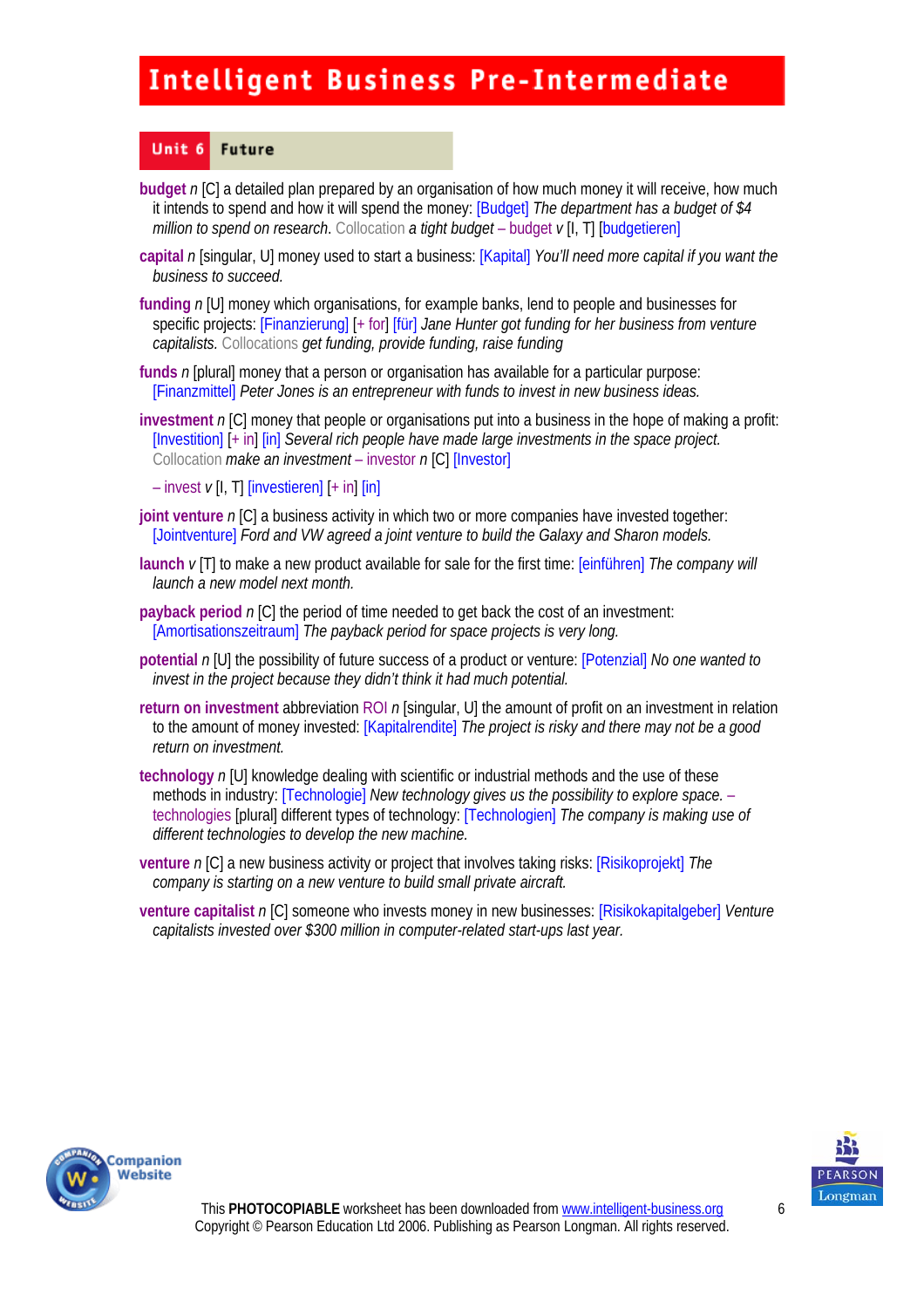#### Unit<sub>7</sub> Location

- **development 1** *n* [U] the growth or improvement of a business, industry or economy: [Entwicklung] *The government is providing funding for regional development.* **2** [U] planning and making new products or services: [Entwicklung] *The company is investing a lot of money in product development.* Collocation *research and development*
- **economy** *n* [C] the system by which a country's goods and services are produced and used: [Wirtschaft] *Europe's economy is expected to grow faster than the US*. Collocations *a strong economy, a weak economy*
- **employment** *n* [U] the number of people in an area or country who have jobs, the types of jobs they have, etc.: [Beschäftigung] *High employment is a key factor in a strong economy.*
- **growth** *n* [U] an increase in the value of goods and services provided in a country or area: [Wachstum] *Analysts are predicting strong economic growth next year.* – grow *v* [I] [wachsen] *The market grew slowly last year.*
- **inflation** *n* [U] a continuing increase in the prices of goods and services: [Inflation] *The rate of inflation was 4 per cent last year.*
- **infrastructure** *n* [C, U] the basic systems and structures that a country needs to make economic activity possible, for example, roads, communications, electricity: [Infrastruktur] *The government invested* a*250 million in infrastructure.*
- **location** *n* [C] the place where something is, especially a building or a business: [Standort] *All the company's offices are in good locations.*
- **multi-national** *n* [C] a large company that has offices, factories and business activities in many different countries: [Multi] *It is difficult for small local companies to compete with the multi-nationals.*
- **region** *n* [C] a large area of a country or of the world: [Region] *The north-east region is developing more rapidly than the south.* – regional *adj* [regional] Collocation *regional office*
- **unemployment** *n* [U] the number of people in an area or country who don't have a job: [Arbeitslosigkeit] *Since the factory closed, there has been high unemployment in the area.* – unemployed *adj* [arbeitslos]



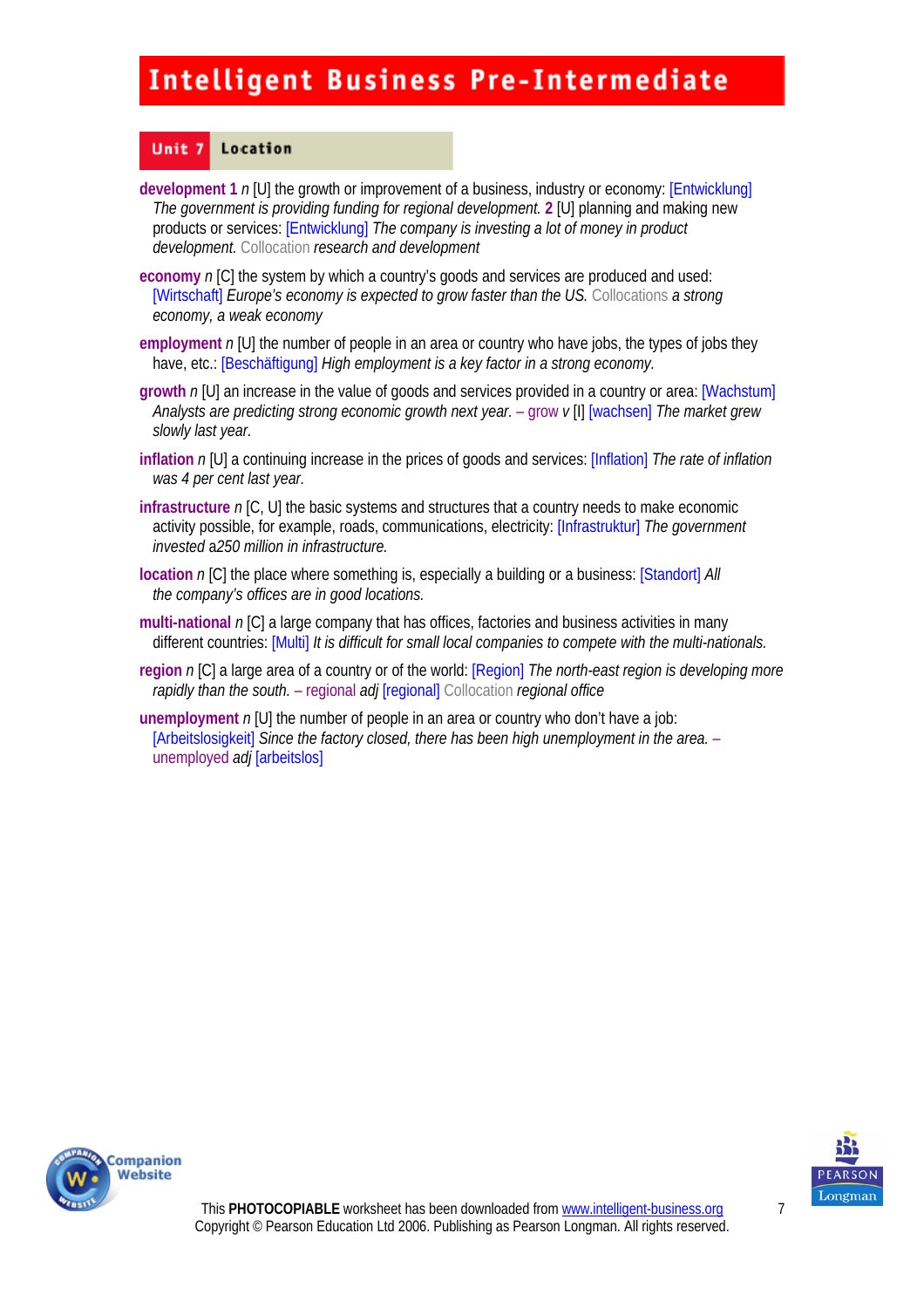#### Unit 8 Job-seeking

- **application** *n* [C] a formal, written request for something [Bewerbung] job application a formal request to be considered for a job: [Stellenbewerbung] *We are considering your application for the job of marketing manager.* – apply *v* [+ for]: [bewerben] [um] *He applied for the job of sales assistant.* – job applicant *n* [C] someone who is applying for a job [Bewerber]
- **candidate** *n* [C] someone that a company is considering for a job: [Kandidat] *We are interviewing the candidates on Friday.*
- **career** *n* [C] a profession or job you have trained for and intend to do for your working life, and which offers the chance to improve your status and salary: [Beruf, Karriere] *I'm hoping to have a career in law.* Collocations *careers advisor, careers advisory service, change careers*
- **curriculum vitae** abbreviation CV *n* [C] a document that gives details of a person's experience and qualifications: [Lebenslauf] *It is important to prepare your CV in the right way.* Synonym *resumŽ* AmE
- **experience** *n* [U] knowledge or skill that you have from doing a particular job: [Erfahrung] *He has years of experience in selling.*
- **headhunting** *n* [U] finding a manager with the right skills and experience to do a particular job, often by persuading a suitable person to leave their present job: [Headhunting] *We could ask a headhunting firm to find a new production director.* – headhunter *n* [C] [Headhunter]
- **human resources** abbreviation HR *n* [plural] the department in a company that deals with recruitment, training and helping employees: [Personalabteilung] *He works in human resources.*
- **interview** *n* [C] a formal meeting where someone is asked questions to find out if they are suitable for a job: [Bewerbungsgespräch] *I have an interview for a job at Microsoft next week.* – interview *v* [T] [Bewerbungsgespräch führen]
- **job** *n* [C] the regular paid work that you do for an employer: [Arbeit] *What's your job? I'm applying for a new job.*
- **qualification** *n* [C] an examination that you passed at school, university or in your profession: [Qualifikation] *Candidates must have a university qualification.* – qualify *v* [I] [sich qualifizieren] – qualified *adj* [qualifiziert]
- **recruit** *v* [T] to find new people to work for an organisation or company: [einstellen] *We're recruiting 20 new graduates this year.* – recruitment *n* [U] [Personalbeschaffung]
- **salary** *n* [C, U] money that you receive as payment for your work, usually every month: [Gehalt] *The company offers good salaries.* Collocation *to earn a salary*
- **staff** *n* [plural] the employees of an organisation: [Mitarbeiterstab] *A new manager is going to join the staff next month.* Synonyms *employees, workers*.



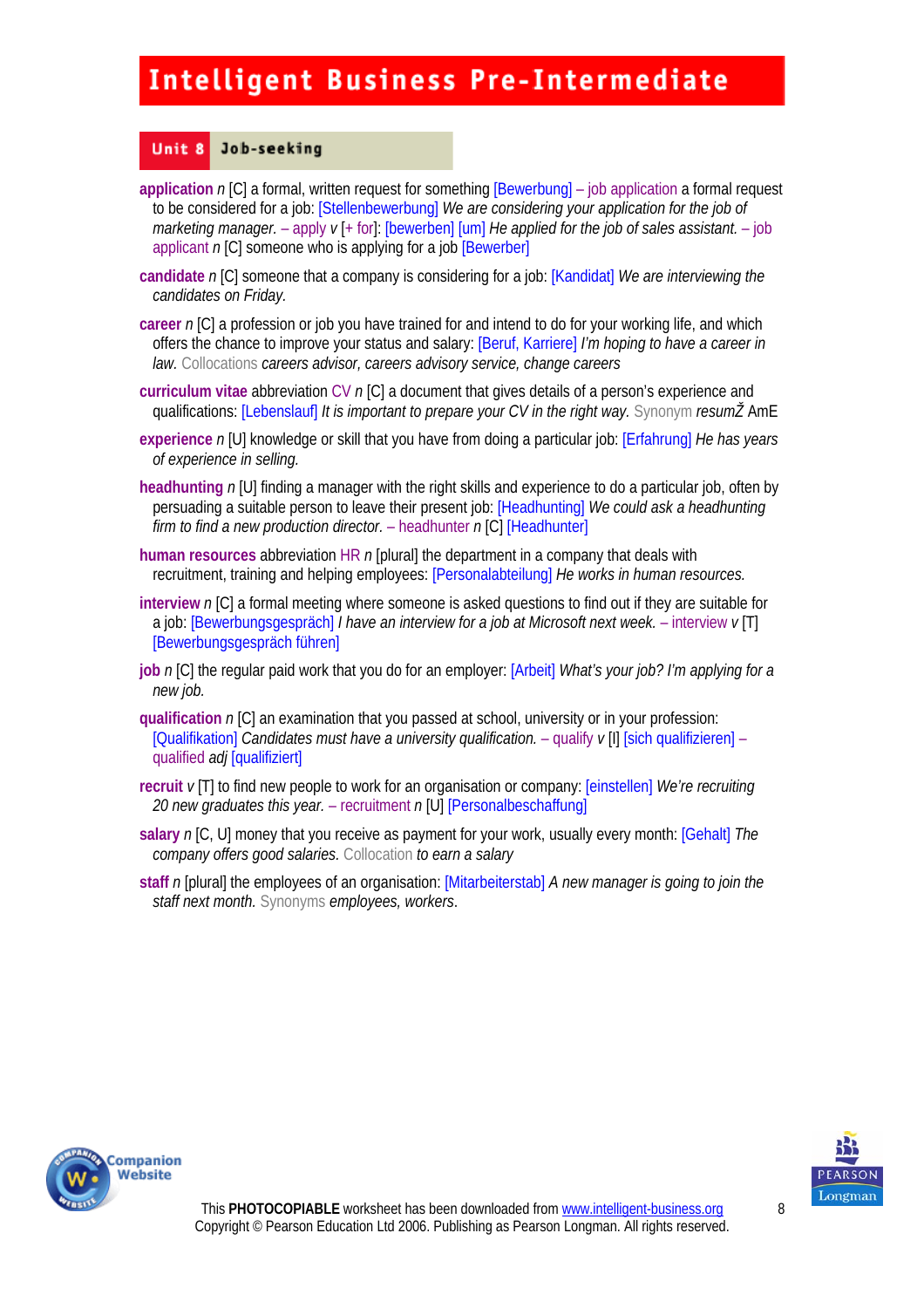#### Unit 9 Selling

- **consumer** *n* [C] a person who buys goods, products or services for their own use, not for business or to re-sell: [Konsument] *Consumers are demanding more choice and variety.*
- **customer** *n* [C] a person or organisation that buys goods or services from a shop or company: [Kunde] *A customer telephoned this morning to ask about prices.*
- **direct mail** *n* [U] advertisements that are sent in the post, often to people who are specially chosen because they might be interested in the product: [Direktversandwerbung] *Over three billion items of direct mail were sent in the post last year.*
- **discount** *n* [C] a reduction in the cost of a product or service, usually to encourage people to buy something: [Diskont, Rabatt] *We're offering a ten per cent discount on all furniture this week.* – discount *v* [T] [diskontieren, rabattieren]
- **flyer** *n* [C] a small sheet of paper advertising something. Flyers are usually handed to people or delivered to people's houses: [Handzettel] *Let's use flyers to advertise the opening of our new store.*
- **marketing** *n* [U] activities to design and sell a product or service by considering what buyers want or need: [Marketing] *We'll have to spend a lot on marketing to get customers back.*
- **sales** *n* [plural] the value of goods and services that a company sells during a period of time: [Absatz, Umsatz] *Sales increased following our successful advertising campaign last year.*
- **sales pitch** *n* [C] what a salesperson says about a product to persuade people to buy it: [Verkaufsargument] *The rep gave a ten-minute sales pitch about the new model.*
- **sales representative** abbreviation rep *n* [C] a person who sells a company's products or services by speaking to customers on the phone or travelling to meet them: [Handelsvertreter] *He travelled all over the US as a sales representative.*
- **special offer** *n* [C] a reduction in the price of something for a short time, to encourage people to buy it: [Sonderangebot] *The company is running a special offer – a new phone for only £20.*
- **sponsor** *v* [T] to give money to pay for a television programme, or sports or arts event, in exchange for advertising or to get public attention: [sponsern] *Mastercard is sponsoring the World Cup.* – sponsor *n*  [C] a person or company that sponsors something [Sponsor] – sponsorship *n* [U] [Sponsoring]



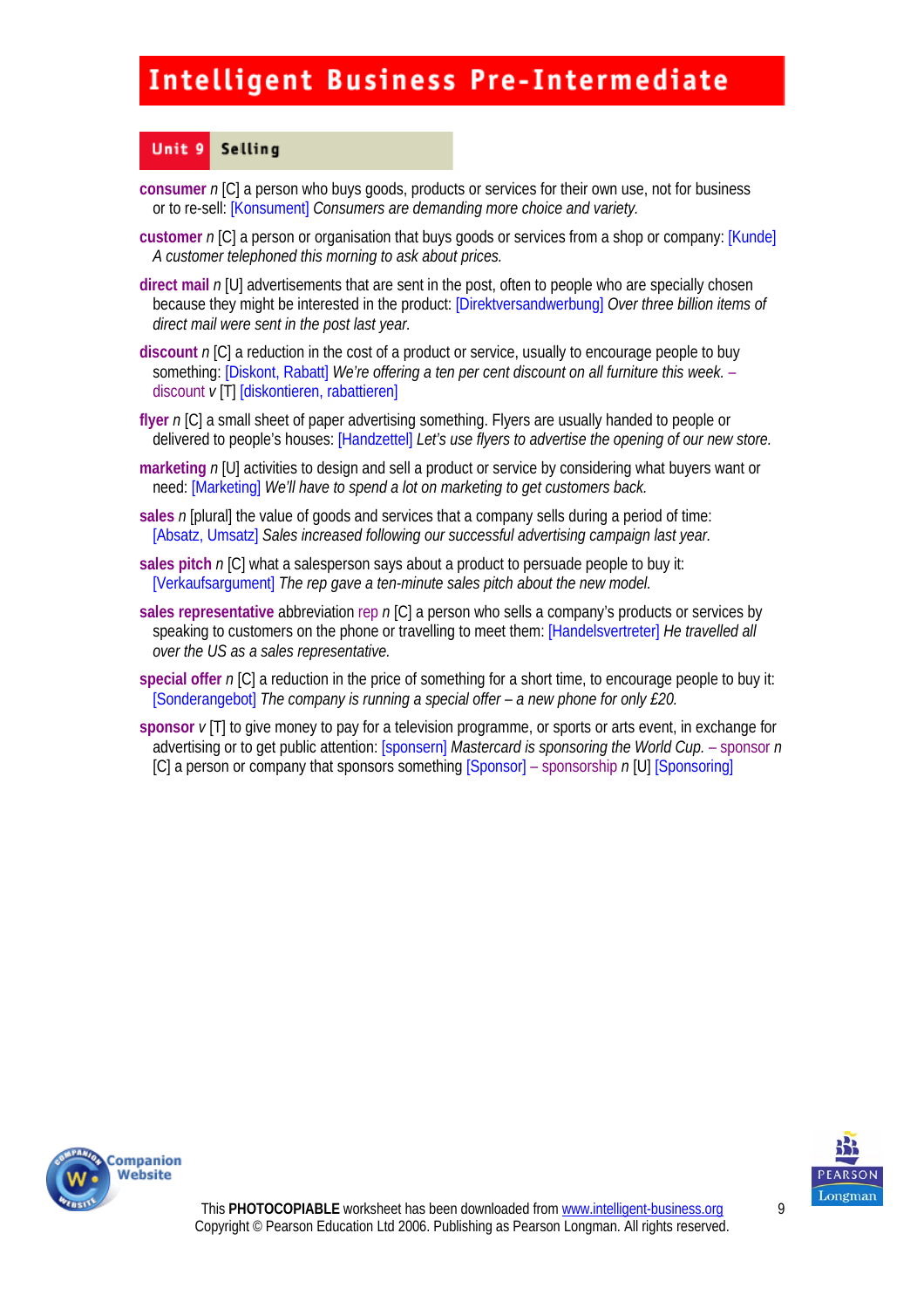#### Unit 10 Price

**cost 1** *n* [C, U] the amount of money that you have to pay to buy or produce something: [Kosten] *The cost of land in the city centre is very high*. **2** costs [plural] the money that a business must regularly spend in order to continue its activities. **[Kosten]** Our profits are falling because of increasing costs. Synonym *expenses n* [plural] Collocations *labour costs, manufacturing costs* 

**deal** *n* [C] an agreement or arrangement, especially one that involves the sale of something [Geschäft] to get a good deal get an agreement to buy or sell a product at a good price: [gutes Angebot erhalten] *We got a good deal when we bought this office as demand was low at the time.* 

**graph** *n* [C] a drawing that uses a line or lines to show the relationship between two sets of figures: [Kurve] *This graph shows sales figures for the year 2005.* 

**price** *n* [C, U] the amount of money for which something is bought, sold or offered: [Preis] *The price of this picture is £6,000.* 

**pricing** *n* [U] the prices of a company's products in relation to each other and in relation to the prices of competitors; also the activity of setting prices: [Preisgestaltung] *We need to discuss our pricing if we want to boost sales.* 

**profit margin** *n* [C] the difference between the price a product or service is sold for and the cost of producing it: [Gewinnspanne] *We can increase our profit margin by cutting the cost of production.* 

**share** *n* [C] the ownership of a company is divided into shares, which can be made available for sale as a way to increase capital. Investors buy and sell shares in the hope of making a profit: [Aktie] *He made a lot of money by investing in IBM shares.* 

**spending** *n* [U] the amount of money an organisation or a person spends: [Ausgaben] [+ on] [für] *We need to increase spending on research and development.* 

**strategy** *n* [C] a plan for achieving a goal; the best way for a company to develop in the future: [Strategie] *We need to develop a strategy for exporting the company's products.* Collocations *pricing strategy, develop a strategy* – strategic *adj* [strategisch]

**trend** *n* [C] the general way in which a particular situation is changing or developing: [Trend] *Economists study the trends in spending.* 

**workforce** *n* [C] all the people who work in a particular country, industry or workplace: [Arbeitskräfte] *We are increasing our workforce from 1,200 to 1,400.* 



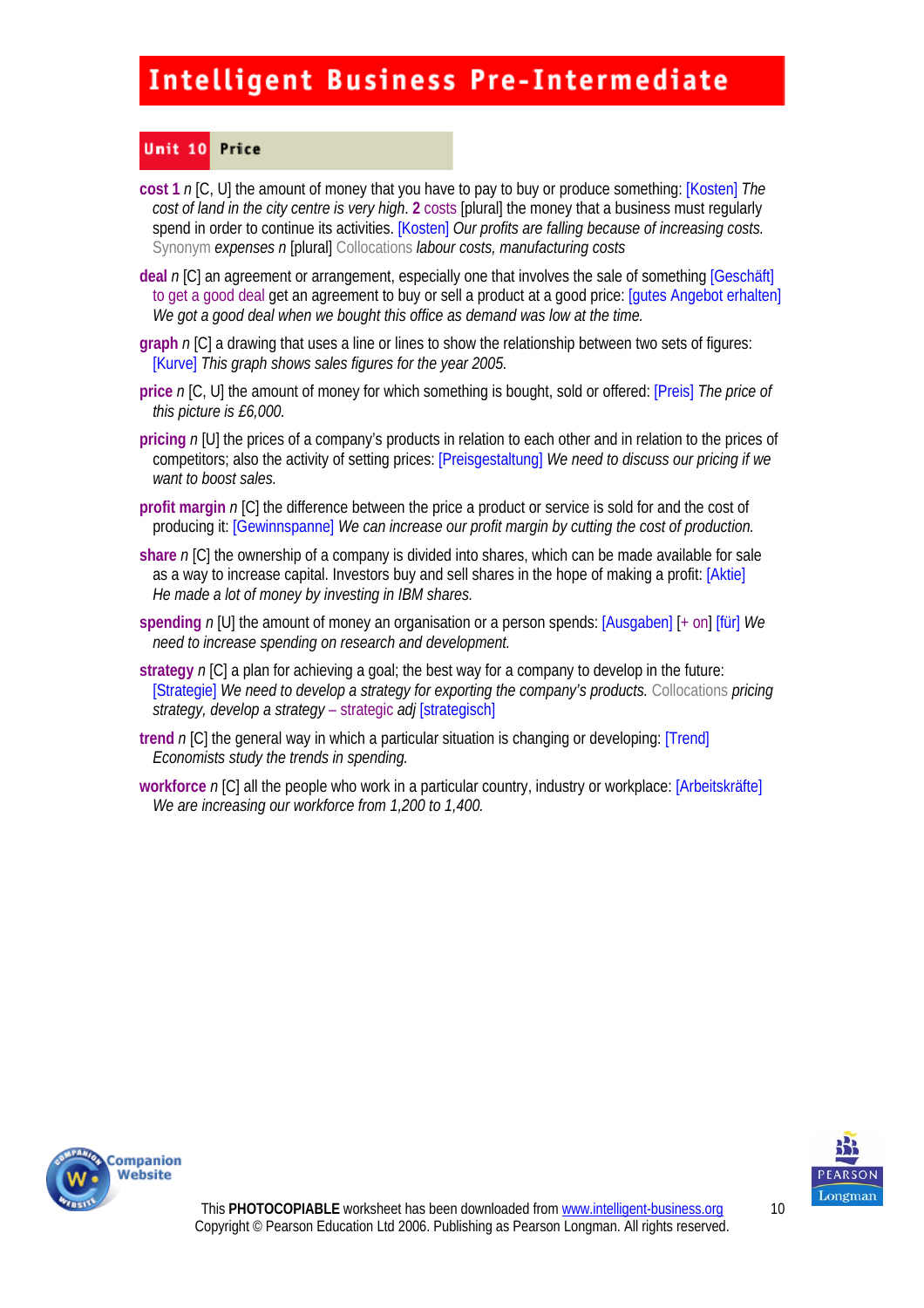#### Unit  $11$ **Insurance**

- **claim** *n* [C] request for payment for damage, injury, theft, etc. for which you are insured: [Schadenforderung] *If you want to make an insurance claim, you must fill out this form.* – claim  $v[T]$ [+ on] [Anspruch geltend machen] *He claimed for the damage on his car insurance*.
- **cover** *v* [T] when an insurance policy covers someone or something, the insurance company will pay out if the person is injured; or if something is damaged, stolen, etc.: [abdecken] *The policy doesn't cover accidents that happen abroad.* – cover *n* [U] [Deckung] *The policy provides cover for loss, damage and theft.*
- **damage** *n* [U] physical harm caused to something: [Schaden] *The fire caused \$100,000 of damage.*  damage *v* [beschädigen]
	- [T] *The car was badly damaged in the accident.*
- **fraud** *n* [U] a method of getting money illegally from a person or organisation often in a clever way: [Betrug] *Online banks need special software to protect against fraud.* – fraudulent *adj* [betrügerisch]
- **insurance** *n* [U] an arrangement in which a company collects money regularly in premiums from a person or organisation, and in return agrees to pay them a sum of money if they are involved in an accident, have something stolen, etc.: [Versicherung] *Travel companies recommend that their customers take out insurance.* Collocations *insurance claim, insurance company, insurance cover* – insure *v* [T] [versichern] [+ against] [gegen] *We are insured against fire and theft.*
- **insurance policy n [C] an insurance contract covering a particular risk, and the document that gives** details of this: [Versicherungspolice] *In the policy, it says that we can claim up to £1 million for medical expenses.*
- **premium** *n* [C] the amount paid for insurance during a particular period of time: [Prämie] *If you haven't paid your premiums, you will no longer be covered.*
- **risk** *n* [C] the possibility of a particular type of damage against which you are covered: [Risiko] *Check in detail the risks that are covered by your policy.*
- **term** *n* [C] one of the conditions of an agreement, contract or legal document: [Bedingung] *According to the terms of the agreement, the company will pay within 10 days of accepting the claim.*



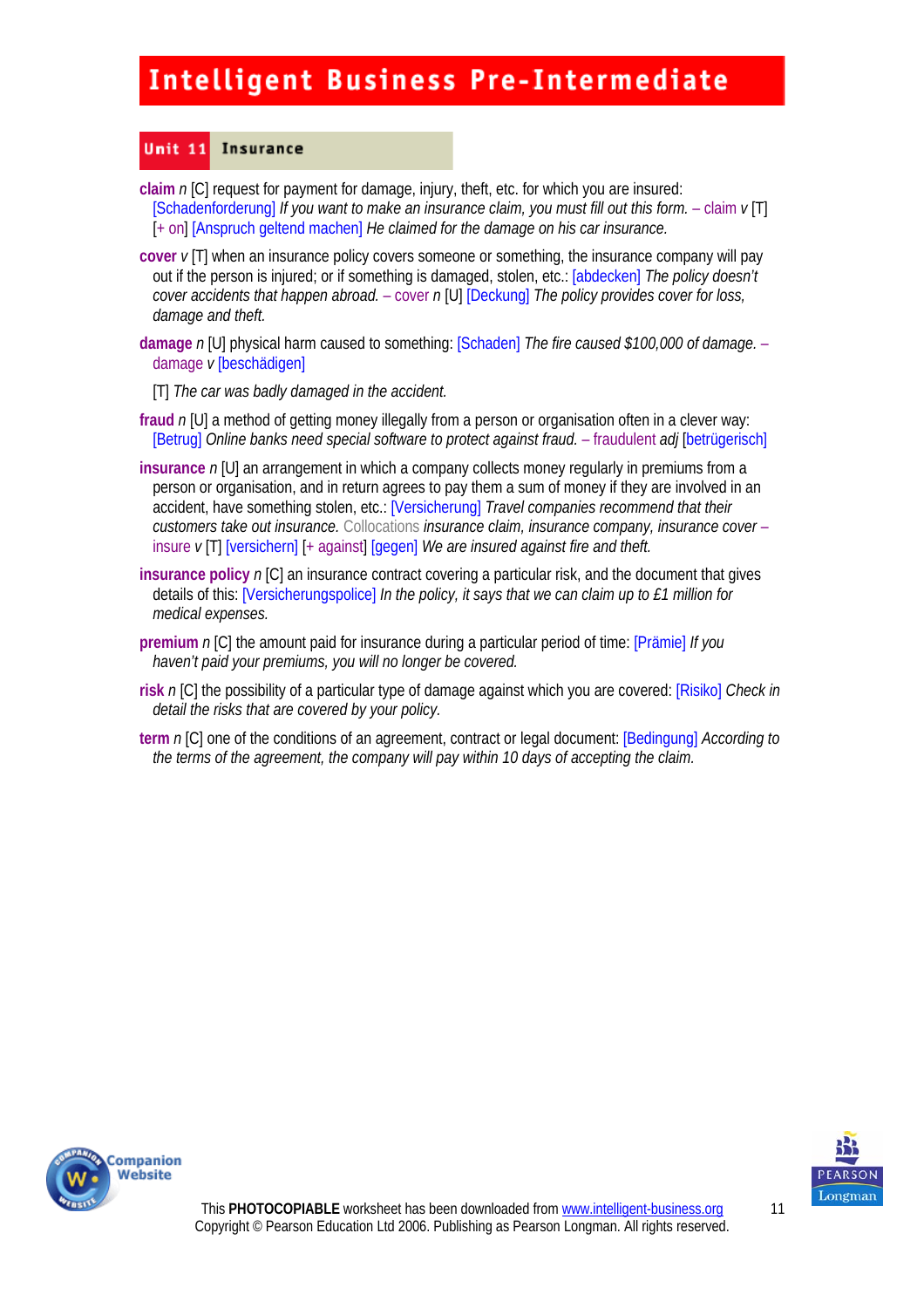#### Unit 12 Service

**apology** *n* [C] something that you say or write to show you are sorry for doing something wrong: [Entschuldigung] *The company sent an apology to their customers for their poor service.* apologise *v*  [sich entschuldigen] [+ for + -ing] [für] *We apologise for the inconvenience we have caused you.* 

- **complaint** *n* [C] a written or spoken statement by someone saying that they are unhappy about something: [Beschwerde, Reklamation] *Our sales assistants are trained to deal with customer complaints in a friendly manner.* – complain *v* [sich beschweren] [+ about] [über] *Many customers have complained about late delivery.*
- **customer satisfaction** *n* [U] when customers who have paid for a product or service feel happy with it: [Kundenzufriedenheit] *Our main goal is to achieve customer satisfaction at all times.* – satisfied, dissatisfied *adj* [zufrieden, unzufrieden] [+ with] [mit] *We are very dissatisfied with the service at your hotel.*
- **customer service** *n* [U] when an organisation helps customers by answering questions, listening to complaints, giving product advice, etc.: [Kundenservice] *The company says that it offers good customer service.* – customer services [plural] [Kundendienstabteilung] the department in a company that deals with customer service
- **feedback** *n* [U] advice or criticism about products, services or ideas. Companies may seek customer feedback by providing questionnaires asking if customers are satisfied or not: [Feedback] *We conducted a survey to get feedback on customers' opinions about our products.*
- **guarantee** *n* [C] a formal written promise to repair or replace a product if it has a fault within a period of time after you buy it: [Garantie] *The company offers a two-year guarantee on all electrical goods.* – guarantee *v* [T] [garantieren] *This product is guaranteed for two years.*
- **payment** *n* [C] an amount of money that must be paid, or has been paid, or the act of paying it: [Zahlung] *Payment must be made within 30 days.* – pay *v* [zahlen] [+ for] [für] *Shoppers are willing to pay more for famous brands.*
- **quality** *n* [U] used to talk about how good or bad something is: [Qualität] *Several customers complained about the poor quality of the service.*
- **refund** *v* [T] to give someone their money back, for example, because they are not satisfied with the goods or services they have paid for: [rückerstatten] *We guarantee to refund your money if you are not fully satisfied.* – refund *n* [C] [Rückerstattung]
- **training** *n* [U] the process of teaching someone the skills and knowledge needed for a particular job: [Ausbildung] *The company is sending 30 workers to the US for training.* – train  $v$  [T] [ausbilden] – trainer *n* [C] [Ausbilder]

– trainee *n* [C] [Auszubildender]



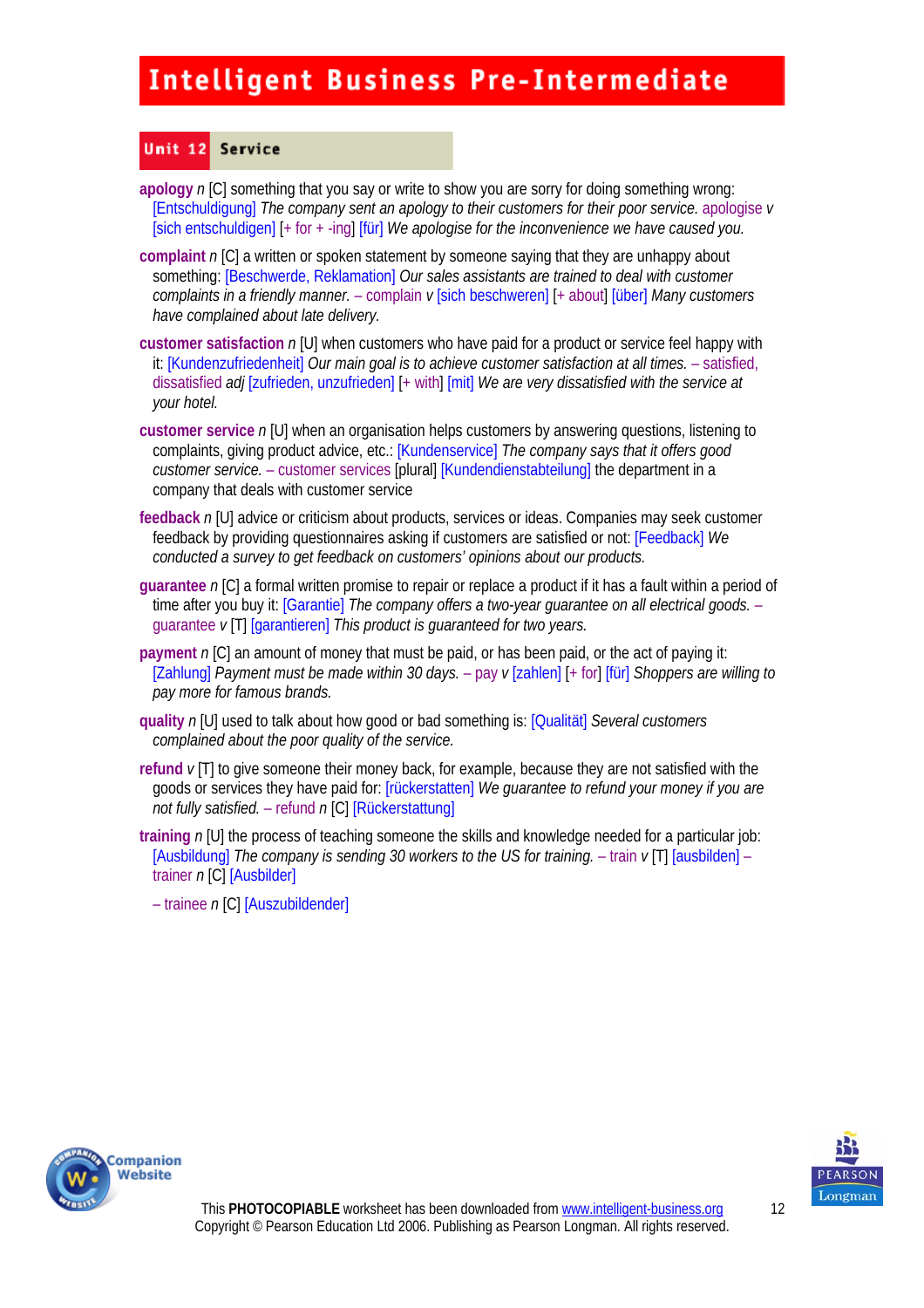#### Unit 13 Productivity

- **assembly** *n* [U] the process of putting the parts of a product together in manufacturing: [Montage] *Parts are manufactured in Japan and assembly is done in Turkey*. – assemble *v* [T] [montieren] – assembly line *n* [C] method of making goods, especially cars, in a factory. The product moves along a line of machines or workers, each adding a different part or doing a different job. [Montageband]
- **capacity** *n* [U] the amount of something that a factory can produce: [Kapazität] *Our production capacity has increased with the new technology*.
- **component** *n* [U] one part used in making a machine, vehicle, etc.: [Bauteil] *The company supplies electrical components to the car industry.* Synonym part *n* [C] [Teil]
- **delivery** *n* [C, U] the act or process of bringing goods to the place or person who has ordered them: [Lieferung] *We have arranged delivery of your order on Monday.* Collocations *just-in-time delivery, delivery date, delivery terms*
- **efficiency 1** *n* [C] how well an industrial process, factory or business works so that it produces as much as possible from the time, money and resources that are put into it: [Effizienz] *We need to improve our efficiency if we want to become more profitable.* 2 how well and quickly a person works. [Effizienz] – efficient *adj* [effizient] – efficiently *adv* [effizient]
- **just-in-time** written abbreviation JIT *adj* if goods are produced or bought using a just-in-time system, they are delivered just before they are needed, which reduces the cost to the company of keeping goods for long periods of time [bedarfsorientiert] Collocations *just-in-time delivery, just-in-time manufacturing*
- **production** *n* [U] the process of making or growing things to be sold as products, usually in large quantities: [Produktion] *Toshiba is increasing production of its popular laptop computers.* 
	- producer *n* [C] [Produzent] produce *v* [T] [produzieren] product *n* [C] [Produkt]
- **productivity** *n* [U] the relationship between the amount of goods that a factory produces and the resources needed to produce them: [Produktivität] *New technology has helped us to improve productivity.* – productive *adj* [produktiv]
- **resource** *n* [C] [usually plural] this can include the money, buildings, machinery, materials, skills and workforce that a company has available: [Ressource] *The company doesn't have the resources to compete in a completely new market.* Collocations *human resources, financial resources*
- **stock, stocks** *n* [C, U] a supply of raw materials or parts that have been produced and are kept to be used when needed in manufacturing, or a supply of finished goods that are kept before being sold: [Bestand] *It is expensive to store large quantities of stocks.*
- **supply** *v* [T] to provide goods or services to customers, especially regularly over a long period of time: [liefern, bereitstellen] *The company supplies products to the car industry.* – supplier *n* [C] [Lieferant] – supply *n* [-Bereitstellung, Lieferung]

[C] [plural] supplies an amount of somethingthat is available to be used: [Vorrat] *We have a goodsupply of components in stock.*

**waste** *v* [T] to use more of something, especially time or money, than you need to, or to use it in a way that is not economical: [verschwenden] *We waste too much time repairing old equipment.*  Collocations *waste time, waste money, waste resources* – waste *n* [U] [Verschwendung]



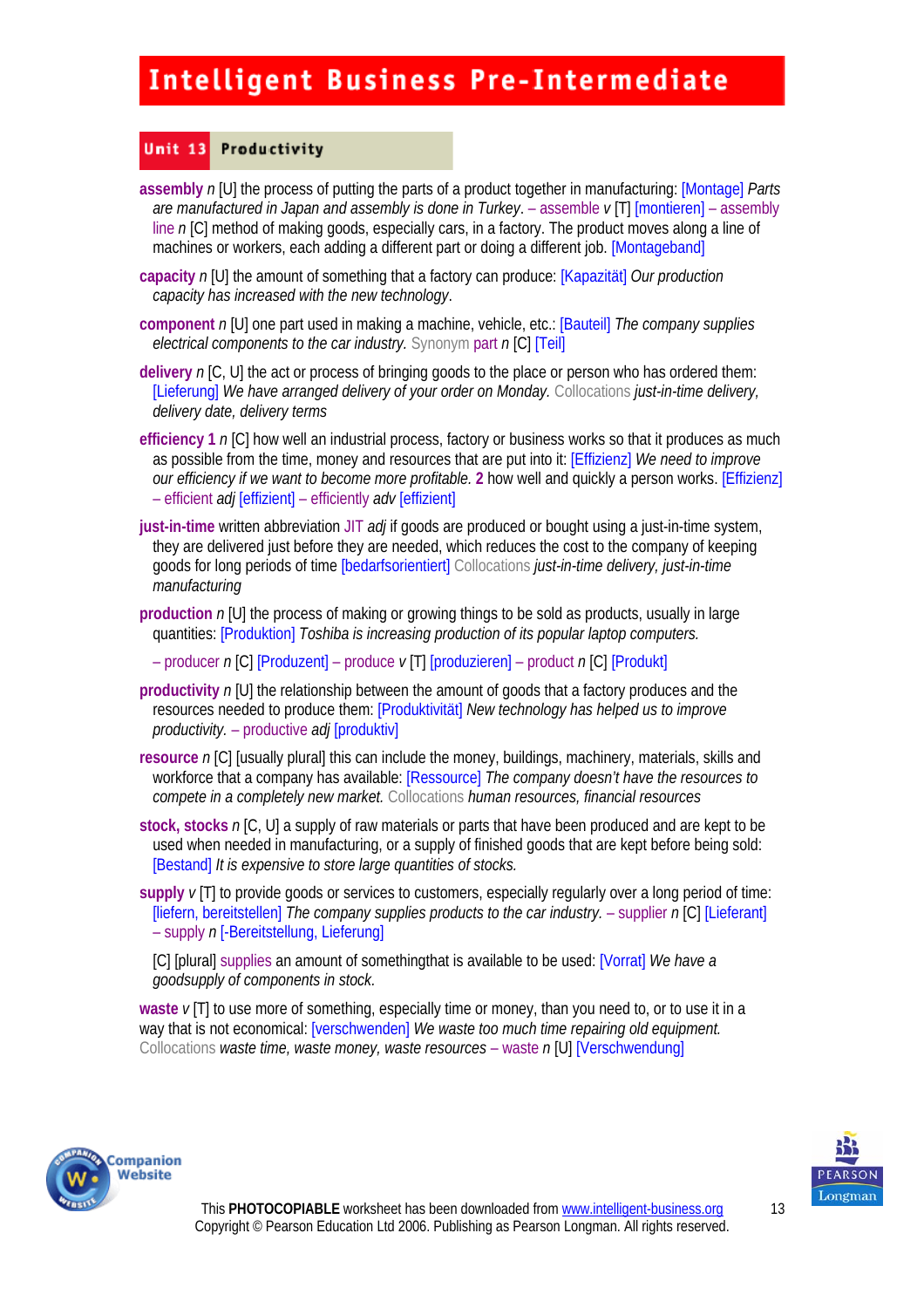#### Unit 14 Creativity

- **brainstorming** *n* [U] a way of developing new ideas and solving problems by having a meeting where everyone makes suggestions and these are discussed: [Brainstorming] *The team held a brainstorming meeting to get ideas for selling the new product.*
- **challenge** *n* [C] something difficult that you feel determined to solve or achieve: [Herausforderung] *The challenge for the company is how to pay its \$3 billion debt.*
- creative *adj* producing or using new and interesting ideas: [kreativ] *We need to find a creative solution to the problem of falling sales.* 
	- creativity *n* [U] [Kreativität]
- **discovery** *n* [C] something you learn or find out that was hidden or not known about before: [Entdeckung] *Researchers have made some interesting discoveries about human thinking.* – discover *v* [T] [entdecken]
- **innovation** *n* [U] the introduction of new ideas or methods: [Innovation] *The company encourages creativity and innovation.* – innovative *adj* [innovativ]
- **radical** *adj* a radical solution involves looking at the original source of the problem and making big, important changes [radikal]
- **solution** *n* [C] a way of dealing with a problem or difficult situation: [Lösung] *There are no simple solutions to the problem of unemployment.* Collocation *find a solution* [+ for] [für] – solve *v* [T] [lösen]
- **tradition** *n* [C] a way of doing something that has existed for a long time [Tradition] traditional *adj* [traditionell]*: We need to move away from the traditional way of thinking.*